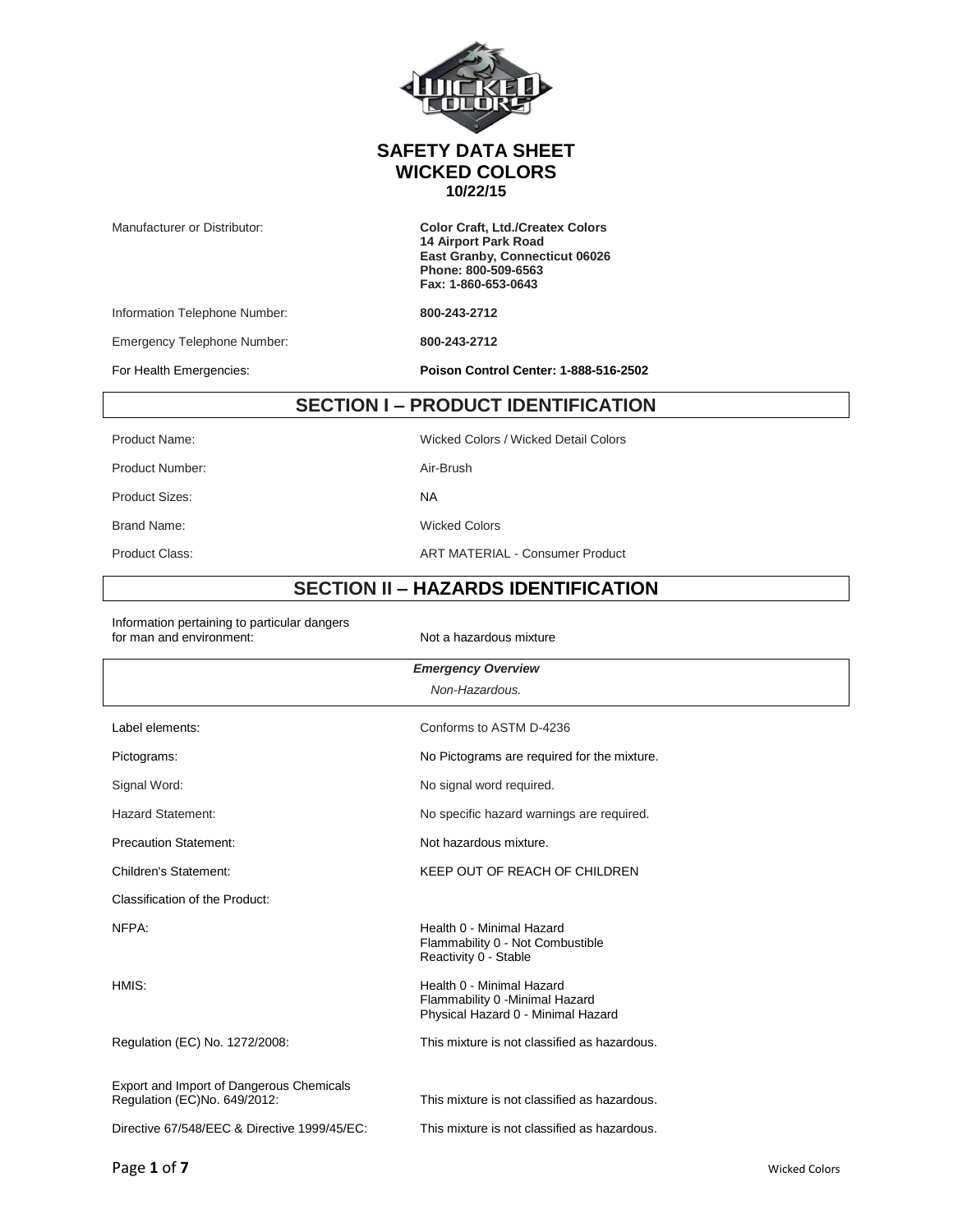

### **SECTION III – COMPOSITION / INFORMATION ON INGREDIENTS**

| Substances:                               | This mixture is a proprietary not hazardous acrylic based product.                                                                                                                                                                                                         |  |
|-------------------------------------------|----------------------------------------------------------------------------------------------------------------------------------------------------------------------------------------------------------------------------------------------------------------------------|--|
| Risk and Safety Phrases:                  | Ingredients are marked according to CLP Regulation (CLP-Regulation (EC)<br>No 1272/2008) and according to DSD (Dangerous Substances Directive<br>(67/548/EEC)) and DPD (Dangerous Preparations Directive (1999/45/EC))<br>These ingredients are regarded as trade secrets. |  |
| <b>SECTION IV - FIRST AID MEASURES</b>    |                                                                                                                                                                                                                                                                            |  |
| Inhalation:                               | If affected, get fresh air.                                                                                                                                                                                                                                                |  |
| <b>Skin Contact:</b>                      | Wash affected area thoroughly with plenty of soap and water.                                                                                                                                                                                                               |  |
| Eye Contact:                              | Carefully flush with water for 15 minutes. If irritation occurs, contact a<br>physician.                                                                                                                                                                                   |  |
| Ingestion:                                | Drink water or milk to dilute. Do not induce vomiting. Contact a physician.                                                                                                                                                                                                |  |
| <b>SECTION V - FIRE FIGHTING MEASURES</b> |                                                                                                                                                                                                                                                                            |  |
| Flammable Summary:                        | Product is not known to be flammable, combustible, pyrophoric or explosive.                                                                                                                                                                                                |  |
| Fire/Explosion Hazards:                   | Not combustible. Polymers will not burn. However, dried polymer films are                                                                                                                                                                                                  |  |
| Flashpoint:                               | capable of burning. Material may spatter if temperatures exceed the<br>Not Flammable                                                                                                                                                                                       |  |
| Firefighting Instructions:                | In case of fire, use normal firefighting equipment and the personal protective<br>equipment recommended in Section 8 to include NIOSH approved self-<br>contained breathing apparatus.                                                                                     |  |
| <b>Hazardous Combustion Products:</b>     | Decomposition or combustion of the dry solids may generate irritating<br>vapors, monomers, hydrocarbons, carbon monoxide and carbon dioxide.                                                                                                                               |  |
| Unusual Fire and Explosion Hazards:       | None known.                                                                                                                                                                                                                                                                |  |

**SECTION VI – ACCIDENTAL RELEASE MEASURES**

Environmental precautions: No product should be released to the environment without due care.

Methods and Materials for Containment

and Cleaning up: Contain spill. Recover as much as possible with sand, soil or similar product. Place into closed container and store in a safe location to await disposal. Wash the spill area with soap and water.

### **SECTION VII – HANDLING AND STORAGE**

Safe Handling: Use under ventilated conditions. Avoid eye contact. For personal protection, we recommend that employees wash thoroughly after handling product. Always wash before eating, smoking or using toilet facilities. Keep container closed when not in use.

Storage: Storage: Storage: Storage: Storage: Storage: Storage: Storage: Storage: Storage: Storage: Storage: Storage: Storage: Storage: Storage: Storage: Storage: Storage: Storage: Storage: Storage: Storage: Storage: Storag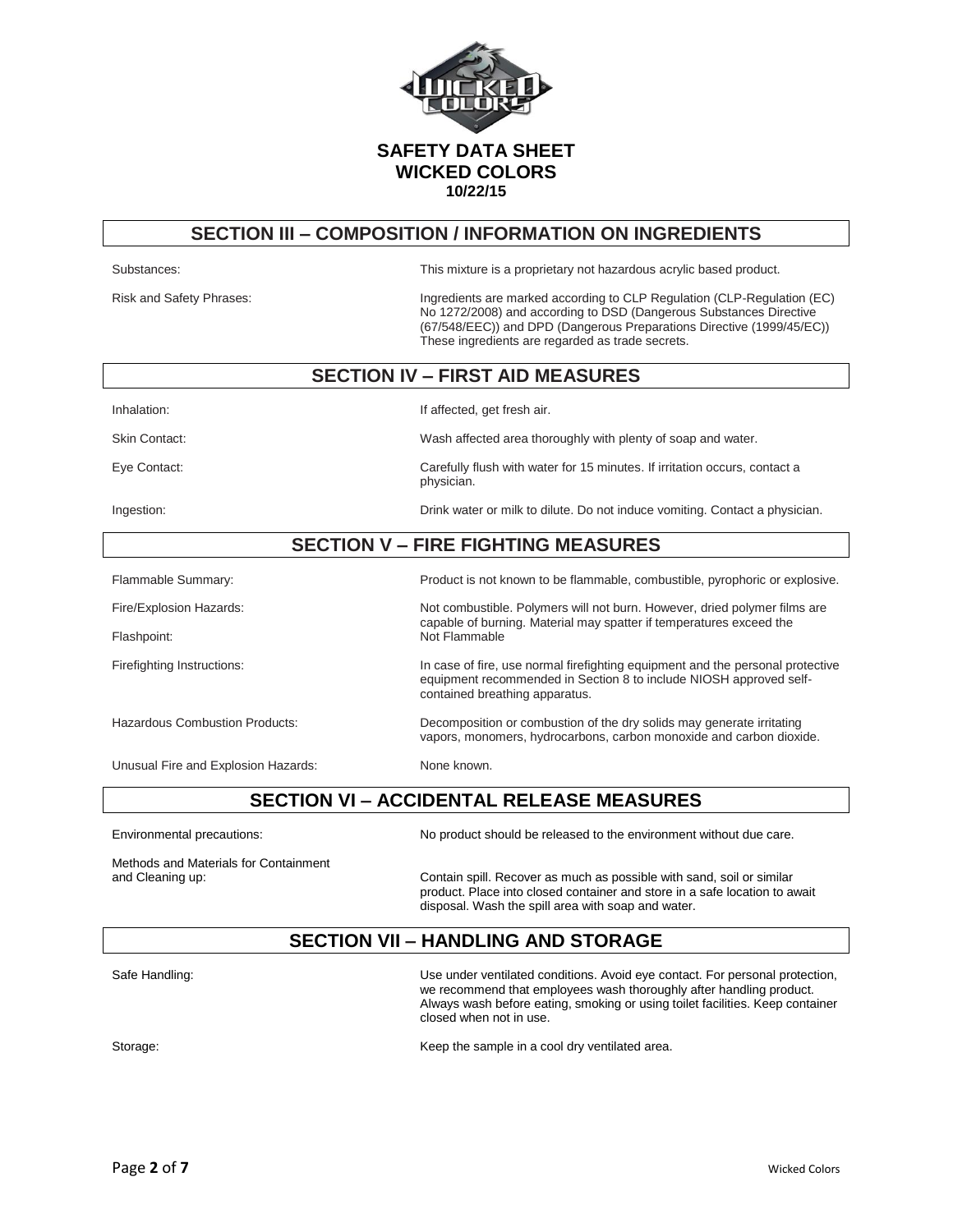

### **SECTION VIII - EXPOSURE CONTROLS / PERSONAL PROTECTION**

Exposure Limits: N/A to this mixture.

Respiratory and Ventilation: Wear approved NIOSH/MSHA respirator if exposure to mist or vapor

Personal Protective Equipment: Wear safety goggles and protective gloves to avoid dust contact.

Skin Protection: **Handle with non-porous nitrile gloves.** 

used to prevent routine inhalation.

Eye Protection: Safety glasses conforming to EN166 Use equipment for eye protection tested and approved under appropriate government standards such as NIOSH (US) or EN 166(EU).

exceed applicable PEL/TLV limits. Use in accordance with manufacturer's use limitations and OSHA STANDARD 1910-34. Local ventilation may be

### **SECTION IX – PHYSICAL AND CHEMICAL PROPERTIES**

| Appearance:            | Colored paint                  |
|------------------------|--------------------------------|
| <b>Physical State:</b> | Liquid                         |
| <b>VOC Content:</b>    | 27.7 g/L Regulatory            |
| Solids percentage:     | 17                             |
| Color:                 | See product list in Section 16 |
| Odor:                  | Detergent-like                 |
| <b>Boiling Point:</b>  | Not determined                 |
| Freezing Point:        | Not determined                 |
| State (pH):            | $7.5 - 8.5$                    |
| Specific Gravity:      | $1.0 - 2.0$                    |
| Viscosity:             | 25 mPas                        |
| Flashpoint:            | Greater than 200 °F            |
| Vapor Pressure:        | Not applicable                 |
| Vapor Density:         | Not applicable                 |
| Solubility in water:   | Miscible                       |

#### **SECTION X – STABILITY AND REACTIVITY**

| Reactivity:                | Not reactive under conditions of normal use.                                                   |
|----------------------------|------------------------------------------------------------------------------------------------|
| <b>Chemical Stability:</b> | Stable under conditions of normal use.                                                         |
| Conditions to Avoid:       | All sources of ignition. Avoid heat. Avoid strong oxidizing agents.                            |
| Incompatible materials:    | Strong oxidizing agents, strong acids, strong bases, amines, ammonia,<br>halogenated compounds |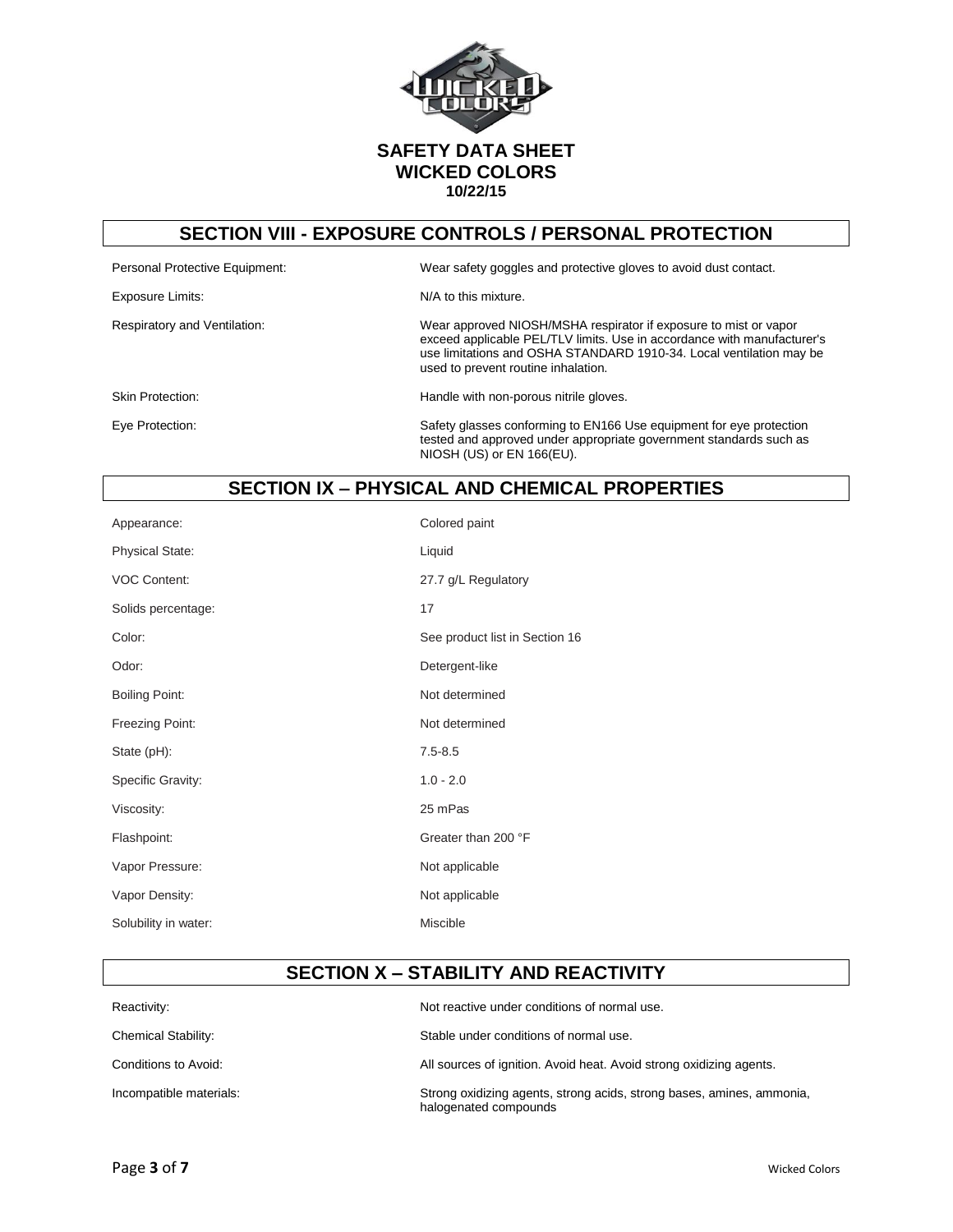

Hazardous Decomposition Products: Thermal decomposition or combustion may liberate carbon oxides and other toxic gases or vapors.

### **SECTION XI – TOXICOLOGICAL INFORMATION**

| Health Effects: | Studies have not been performed on this particular mixture. The information<br>below is based on data on the individual ingredients. |
|-----------------|--------------------------------------------------------------------------------------------------------------------------------------|
| Oral:           | Expected to be greater than 2,000 mg/kg (rats)                                                                                       |
| Ingestion:      | No effects known in usual and ordinary uses of product.                                                                              |
| Inhalation:     | This product poses no inhalation risk.                                                                                               |
| Dermal:         | Not a skin sensitizer.                                                                                                               |
| Eye Effects:    | Not an eye irritant.                                                                                                                 |

## **SECTION XII – ECOLOGICAL INFORMATION**

| Toxicity:                          | No information available.                                                                         |
|------------------------------------|---------------------------------------------------------------------------------------------------|
| Aquatic toxicity:                  | No information available.                                                                         |
| Persistence and degradability:     | A mixture of biodegradable and non biodegrable ingredients. No other<br>information is available. |
| Bio accumulative potential:        | Not expected to bioaccumulate significantly.                                                      |
| Mobility in soil:                  | No information available.                                                                         |
| Additional ecological information: | No information available.                                                                         |

# **SECTION XIII – DISPOSAL CONSIDERATIONS**

Waste is classified as hazardous waste. Disposal to licensed waste disposal site in accordance with the local Waste Disposal Authority. Contact specialist disposal companies. Dispose of waste and residues in accordance with local authority requirements. Recover and reclaim or recycle, if practical.

### **SECTION XIV – TRANSPORTATION INFORMATION**

#### **The following transportation categories do not apply to this mixture sold as a consumer use product (non-bulk).**

| <b>DOT Non-Bulk</b>            |                |
|--------------------------------|----------------|
| Shipping Name                  | Not regulated. |
| <b>Technical Shipping Name</b> | Not regulated. |
| <b>Hazard Class</b>            | Not regulated. |
| <b>UN Number</b>               | Not regulated. |
| Packing Group                  | Not regulated. |
| <b>IMDG</b>                    |                |
| Shipping Name                  | Not regulated. |
| <b>Technical Shipping Name</b> | Not regulated. |
| <b>Hazard Class</b>            | Not regulated. |
| <b>UN Number</b>               | Not regulated. |
| Packing Group                  | Not regulated. |
| EmS Number                     | Not regulated. |
| Marine Pollutant               | Not regulated. |
| <b>ICAO/IATA</b>               |                |
| Shipping Name                  | Not regulated. |
|                                |                |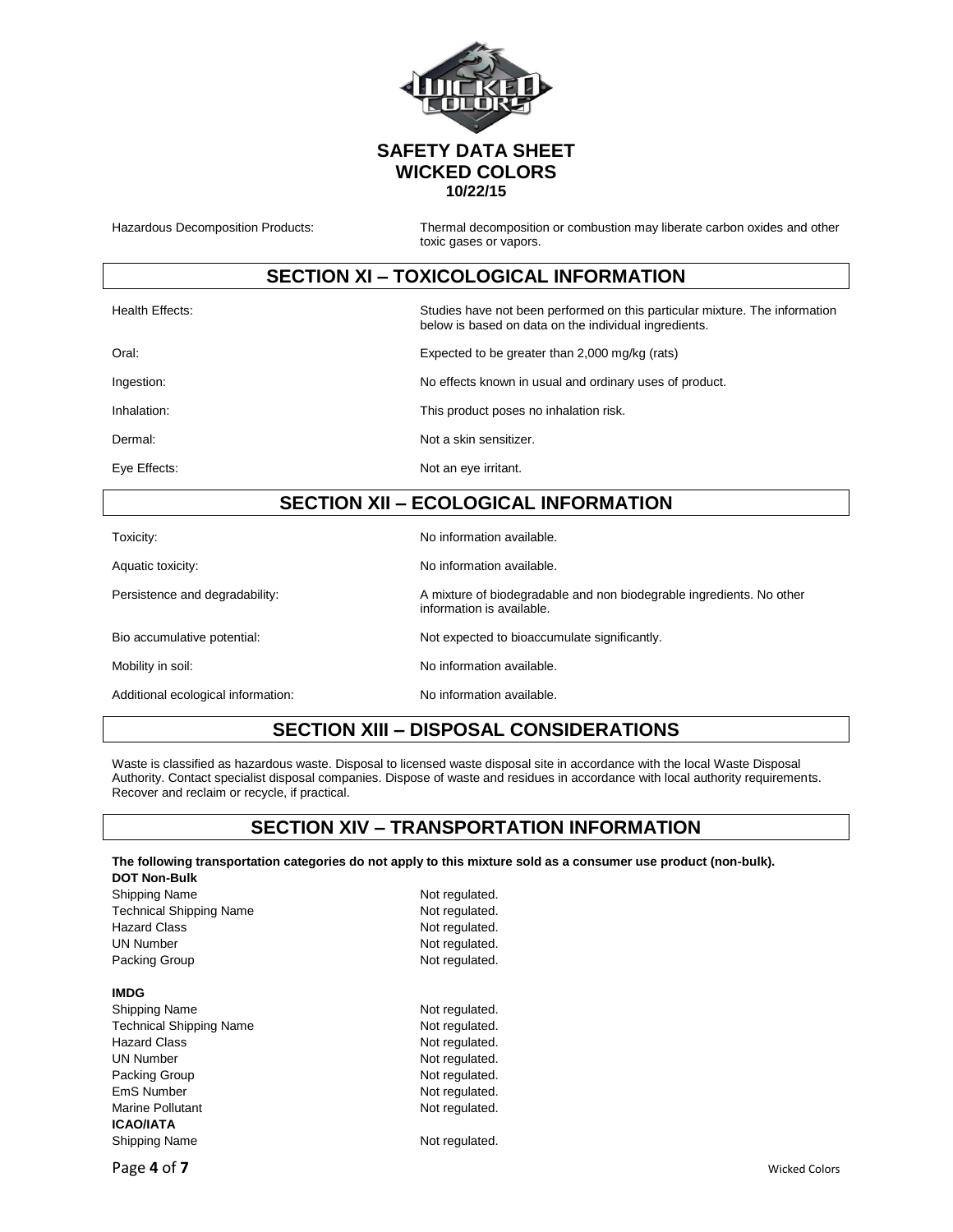

Technical Shipping Name Not regulated. Hazard Class Not regulated. UN Number Not regulated. Packing Group Not regulated.<br>
Marine Pollutant Marine Solution Communication of the Not regulated. Marine Pollutant

This information is not intended to convey all specific regulatory or operational requirements/information relating to this product. It is the responsibility of the transporting organization to follow all applicable laws, regulations and rules relating to the transportation of the materials.

### **SECTION XV – REGULATORY INFORMATION**

Safety, health and environmental regulations/legislation specific for the substance or mixture.

| SARA:                                                                                                                                                                                                                      | Not applicable                                                                                                                                                                                                               |
|----------------------------------------------------------------------------------------------------------------------------------------------------------------------------------------------------------------------------|------------------------------------------------------------------------------------------------------------------------------------------------------------------------------------------------------------------------------|
| Section 355 (extremely hazardous substances):                                                                                                                                                                              | Not applicable                                                                                                                                                                                                               |
| Section 313 (Specific toxic chemical listing):                                                                                                                                                                             | Not applicable                                                                                                                                                                                                               |
| TSCA (Toxic Substance Control Act):                                                                                                                                                                                        | All ingredients are listed.                                                                                                                                                                                                  |
| The Safe Drinking Water and Toxic<br>Enforcement Act of 1986 - California Proposition 65:                                                                                                                                  | As of August 3, 2017, this product contains no listed substances known to<br>the State of California to cause cancer, birth defects or other reproductive<br>harm, at levels which would require a warning under the statue. |
| Chemicals known to cause cancer:                                                                                                                                                                                           | None of the ingredients are listed as of August 3, 2017.                                                                                                                                                                     |
| Chemicals known to cause reproductive<br>toxicity for females:                                                                                                                                                             | None of the ingredients are listed as of August 3, 2017.                                                                                                                                                                     |
| Chemicals known to cause reproductive<br>toxicity for males:                                                                                                                                                               | None of the ingredients are listed as of August 3, 2017.                                                                                                                                                                     |
| Chemicals known to cause developmental toxicity:                                                                                                                                                                           | None of the ingredients are listed as of August 3, 2017.                                                                                                                                                                     |
| Carcinogenicity categories:<br>EPA (Environmental Protection Agency):                                                                                                                                                      | Not applicable to this mixture.                                                                                                                                                                                              |
| TLV (Threshold Limit Value established by ACGIH):                                                                                                                                                                          | Not applicable to this mixture.                                                                                                                                                                                              |
| MAK (German Maximum Workplace Concentration):                                                                                                                                                                              | Not applicable to this mixture.                                                                                                                                                                                              |
| NOISH-Ca (National Institute for Occupational<br>Safety & Health):                                                                                                                                                         | Not applicable to this mixture.                                                                                                                                                                                              |
| OSHA-Ca (Occupational Safety &<br>Health Administration):                                                                                                                                                                  | Not applicable to this mixture                                                                                                                                                                                               |
| <b>International Regulations</b><br>Canadian WHMIS:<br>This product is a controlled product under Canada's workplace hazardous materials information system.<br>It contains the following toxic or highly toxic materials: | Aluminum Oxide<br>Ferric Oxide<br>Mica<br>Propylene Glycol                                                                                                                                                                   |
| This product contains the following chemical(s)<br>listed under New Jersey's Right to Know Program:                                                                                                                        | Aluminum Oxide<br>Mica<br>Pigment Red 101                                                                                                                                                                                    |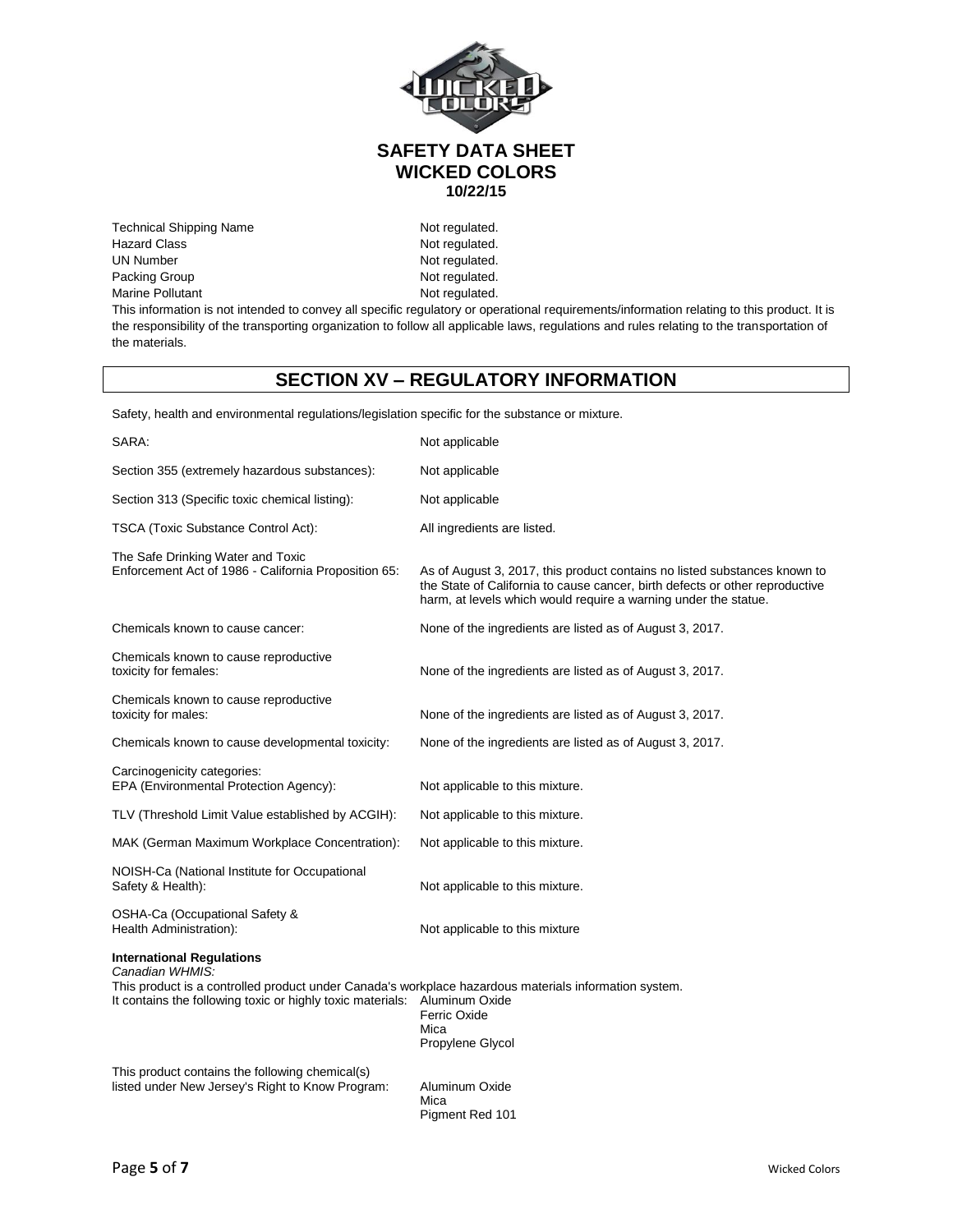

This product contains the following chemical(s) requiring notification to the state of Washington under their Children's Safe Products Act: None

Under CPSC's consumer product regulations (16CFR1500.3 and 150014), this product has the following required acute and chronic hazard labeling: None

### **SECTION XVI – OTHER INFORMATION**

## **COLOR INFORMATION**

| <b>Product Color</b>                 | <b>SKU</b> | <b>Hazardous Ingredient</b> |
|--------------------------------------|------------|-----------------------------|
| W001 Wicked White                    |            | (None)                      |
| W002 Wicked Black                    |            | (None)                      |
| W003 Wicked Yellow                   |            | (None)                      |
| W004 Wicked Orange                   |            | (None)                      |
| W005 Wicked Red                      |            | (None)                      |
| W006 Wicked Violet                   |            | (None)                      |
| W007 Wicked Blue                     |            | (None)                      |
| W008 Wicked Deep Blue                |            | (None)                      |
| W009 Wicked Pthalo Green             |            | (None)                      |
| W010 Wicked Brown                    |            | (None)                      |
| W011 Wicked Golden Yellow            |            | (None)                      |
| W012 Wicked Red Oxide                |            | (None)                      |
| W013 Wicked Laguna Blue              |            | (None)                      |
| W014 Wicked Grey                     |            | (None)                      |
| W015 Wicked Crimson                  |            | (None)                      |
| W016 Wicked Apple Green              |            | (None)                      |
| W019 Wicked Fluorescent Aqua         |            | (None)                      |
| W020 Wicked Fluorescent Purple       |            | (None)                      |
| W021 Wicked Fluorescent Raspberry    |            | (None)                      |
| W022 Wicked Fluorescent Red          |            | (None)                      |
| W023 Wicked Fluorescent Green        |            | (None)                      |
| W024 Wicked Fluorescent Yellow       |            | (None)                      |
| W025 Wicked Fluorescent Sunburst     |            | (None)                      |
| W026 Wicked Fluorescent Pink         |            | (None)                      |
| W027 Wicked Fluorescent Orange       |            | (None)                      |
| W028 Wicked Fluorescent Blue         |            | (None)                      |
| W029 Wicked Fluorescent Magenta      |            | (None)                      |
| W030 Wicked Opaque White             |            | (None)                      |
| W031 Wicked Jet Black                |            | (None)                      |
| W032 Wicked Detail Opaque Flat White |            | (None)                      |
| W050 Wicked Detail White             |            | (None)                      |
| W051 Wicked Detail Black             |            | (None)                      |
| W052 Wicked Detail Yellow            |            | (None)                      |
| W053 Wicked Detail Scarlet           |            | (None)                      |
| W054 Wicked Detail Orange            |            | (None)                      |
| W055 Wicked Detail Violet            |            | (None)                      |
| W056 Wicked Detail Red Violet        |            | (None)                      |
| W057 Wicked Detail Blue Violet       |            | (None)                      |
| W058 Wicked Detail Blue Green        |            | (None)                      |
| W059 Wicked Detail Moss Green        |            | (None)                      |
| W060 Wicked Detail Viridian          |            | (None)                      |
| W061 Wicked Detail Cobalt Blue       |            | (None)                      |
| W062 Wicked Detail Cerulean Blue     |            | (None)                      |